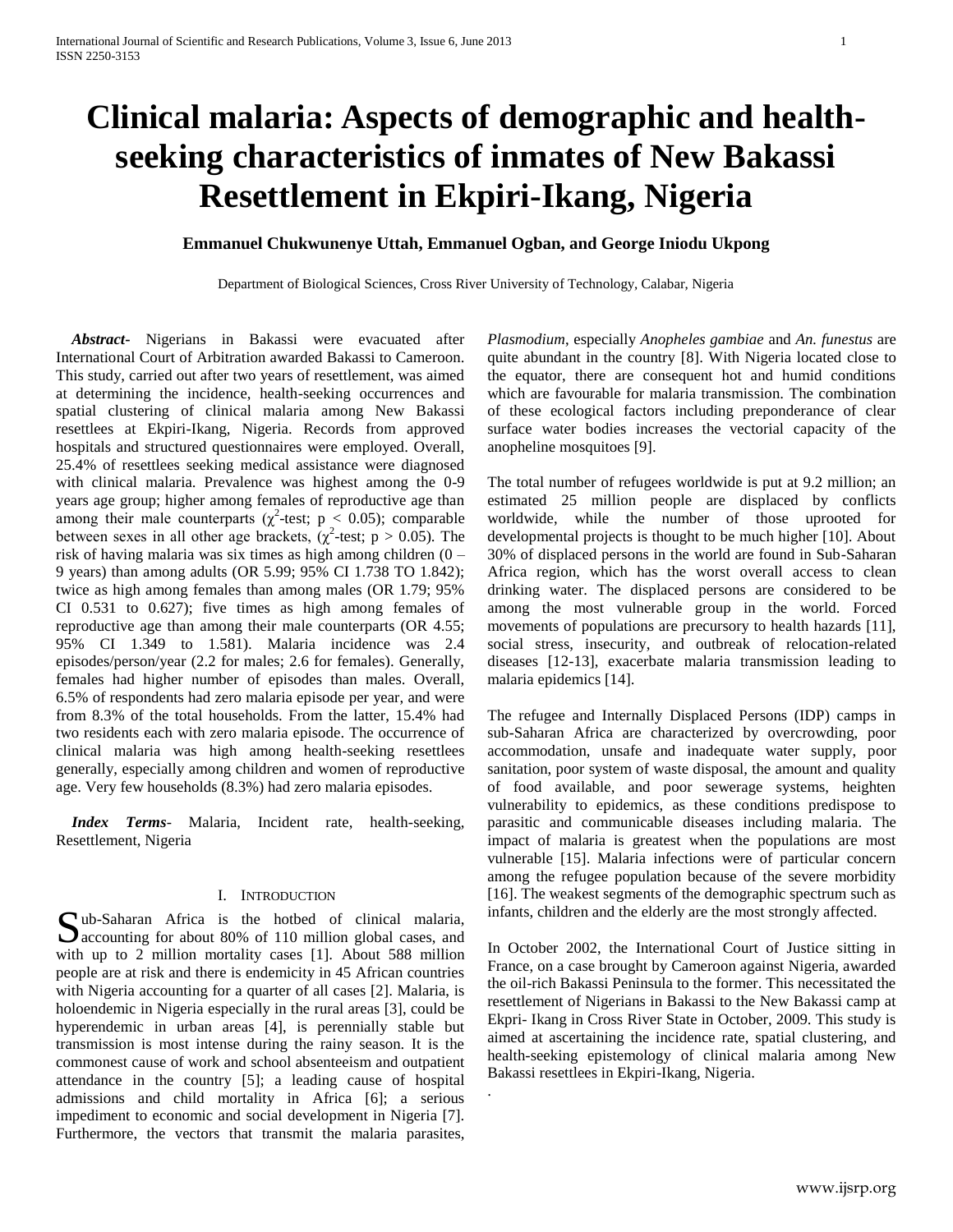## II. MATERIALS AND METHODS

 A. *Description of Study population.* The New Bakassi Resettlement Camp is located in Ekpri- Ikang in Cross River State which lies between latitudes 4°49' 47'' N and longitudes 8°30' 49''E, on an altitude of 76 meters [17]. The population of the host community is 19,424. There are a total of 500 houses in the resettlees' camp. The houses could be described as modern as they are built with zinc roofing, painted, louvres-fitted windows, and with relatively good finishing. Only a few of these houses have mosquito nets. The houses were grossly inadequate for the resettlees hence a number of families were accommodated in one house. There were about 2,500 families housed in just 300 of the 500 houses in the camp.

The resettlees are Nigerians and are from five states of the federation namely, Cross River, Akwa Ibom, Bayelsa, Rivers, and Delta states. They were all professional fishermen living in the Bakassi Peninsula before their forced relocation to Ekpri-Ikang.

The resettlees have access to water through a bore-hole provided by the Cross River State Government. The bore-hole was however erratic, surrounded by bushes, and yet to be provided with reliable electricity.

#### B. *Field trips.*

Field trips to the New Bakassi Resettlement Camp, Ekpri –Ikang, Cross Rivers State were carried out between December 2009 and February 2010. Inventory of the available sanitary and recreational facilities, house types and settlement patterns was taken.

C. *Interactive sessions and questionnaire administration.*  Interactive sessions were held with some of the resettlees in the local Efik dialect with an interpreter, and focused on explaining the aim of the study, their relationship with the host community, their general welfare including feeding and healthcare, and the need for them to give honest answers in the structured questionnaire. The questionnaire which bothered on the number of episodes of malaria per year, daily routines of the resettlees, their feeding and the general welfare, was randomly administered on a different day and setting, adjusting for age and sex. Every second person of the age and sex encountered was recruited for the questionnaire study. For children, their guardian helped with answers to the questions. Literate respondents were allowed to complete the questionnaire on their own, but their answers were revalidated by the study team to ensure accuracy.

#### D. *Collection of medical and laboratory records.*

Medical records of the resettles regarding clinical malaria were collected from the two approved medical facilities approved by the Government to oversee the health concerns of the resettlees. These are the Dispensary in the Camp and the General hospital, Calabar.

Information collected included clinical malaria diagnoses as reported by these two approved health institutions used by the resettlees since inception in relation to sex and age. These were collected, collated and analyzed.

E. *Data analysis.* SPSS 14.0 for Windows was used for data entry. Statistical analyses were carried out on differences between prevalences of infections using chi-square tests. Pvalues < 0.05 were considered statistically significant. Risk assessment was evaluated from Odds Ratio, while the Incidence of clinical episode was calculated as the number of episodes of malaria per person per year [18].

#### III. RESULTS

## A. *Prevalence among health-seekers*.

The prevalence of malaria among health-seeking New Bakassi resettlees in relation to age and sex is presented in Figure 1. Overall, 25.4% of the resettlees who sought for medical assistance in the approved health institutions were diagnosed with clinical malaria. Among these, there were more females with clinical malaria than males ( $\chi^2$ -test; p < 0.05). Prevalence was highest among the 0-9 years age group, and followed distantly by the 20-29 years age group. From the latter age group, prevalence decreased steadily until the last age group.



Figure 1. Prevalence of malaria among health-seeking New Bakassi resettlees in relation to age and sex

 Prevalence was significantly higher among females of reproductive age than among their male counterparts (χ2-test; p < 0.05). In all other age brackets, prevalence was comparable between sexes ( $\chi$ 2-test;  $p > 0.05$ ). Further analysis of the differences between the reproductive and non-reproductive categories showed a significantly higher prevalence of clinical malaria among non-reproductive females (inclusive of the 0-9 years age group) than among their reproductive counterparts (see Figure 2). When the 0-9 years were excluded from the non-reproductive females, the reverse was obtained. However, a comparison between the non-reproductive males and their reproductive counterparts showed that prevalence was significantly higher among the non-reproductive cluster than among their reproductive counterpart regardless of whether the 0-9 years age group was included or excluded from the study.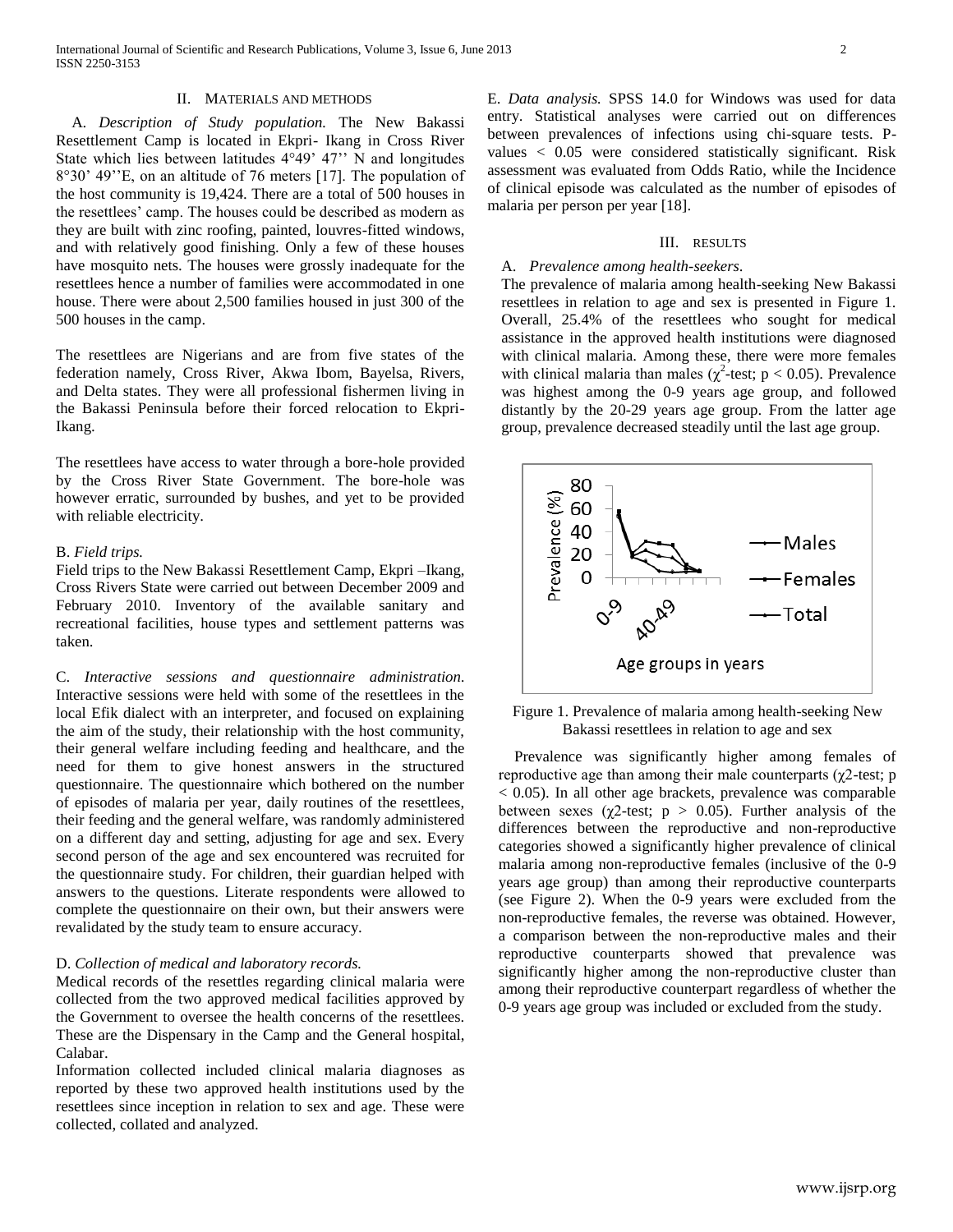

Figure 2. Sex-related differentials in prevalence of clinical malaria between reproductive and non-reproductive ages of health-seeking Bakassi resettles

(NR: Non-reproductive age groups; Reproductive age: represents age groups between 20 to 49 years. All others fall within the NR).

# *B. Risk assessments of health-seeking occurrence due to malaria.*

The risk of clinical malaria was six times as high among children than among adults  $(0 - 9$  years; OR 5.99; 95% CI 1.738 TO 1.842).

Overall, the risk of health-seeking occurrence due to malaria was twice as high among females (OR 1.79; 95% CI 0.531 to 0.627), than among males; five times as high among females of reproductive age than among their male counterparts (OR 4.55; 95% CI 1.349 to 1.581). However, among the non-reproductive age categories (1-19, 50 -  $\geq$  60 years age categories) there was no association between the risk of health-seeking occurrence due to malaria among females (OR 1.08; 95% CI 0.111 to 0.007) and the males.

Among males resettlees, the risk of health-seeking occurrence due to malaria was six times as high among the non-reproductive age cluster as among the reproductive counterparts (OR 5.68; CI 95% 1.570 to 1.904). Among the females, there was no association between the risk of health-seeking occurrence due to malaria among non-reproductive cluster and their reproductive counterparts (OR 1.01; CI 95% -0.060 to 0.078).

## *C. Incidence rates.*

Malaria incidence, calculated from data provided by the respondents, decreased with increasing age among females,

while among males the age groups  $20 - 29$  years and  $30 - 39$ years recorded the lowest (See Table 1). Overall incidence was 2.4 episodes/person/year (2.2 for males; 2.6 for females). For the more vulnerable groups, that is, children under 10 years of age and reproductive females, it was 3.1 and 2.4 respectively.

There were a total of 1,087 malaria episodes in the year 2009 between January and December recalled by 460 respondents. The number of episodes per person per year ranged from 0 to 5 episodes with a median and mode of 2 and 3 episodes respectively. In relation to age and sex, the range of number of episodes per person per year (see Table 2) showed considerable variation, narrowing more among the older age groups especially females of the  $50 - 59$  age group. The greatest percentage of the youngest two age groups (56.0 % for  $0 - 9$  years and 51.1 % for 10 – 19 years) had 3 episodes/person/year; for the oldest age groups it was 2 episodes/person/year  $(57.1\% \text{ for } 50 - 59 \text{ years})$ and 57.6% for  $\geq$  60 years).

Generally, females had higher number of malaria episodes than males (see Figure 3). The odd of not having malaria episode was high among males (OR 11.37; 95% CI 1.67 to 3.17); this translates to reduction in risk of having malaria episode by 92%.

## D. *Spatial clustering of clinical episodes*

Overall, 6.5% (30/460) of respondents had no malaria episodes within a year duration, and they were from 8.3% (25/300) of the total households. From households of respondents without malaria episodes, 15.4% had two respondents each with no malaria episode. On the other hand, 5.1% (16/300) of households had two respondents each with malaria episodes with an average incidence of 4.3 episodes/person/year.

## IV. DISCUSSION

Malaria was highly prevalent among the New Bakassi resettlees at Ekpiri-Ikang. **T**he risk for malaria is high among IDPs and refugees [19], especially in sub-Saharan Africa where it is the most common health problem [20]. Actually, prevalence could be much higher if asymptomatic malaria cases are factored in [21]. *Plasmodium* infection without overt malaria disease [22], is common in sub-Saharan Africa, with some areas experiencing parasitaemia prevalence as high as 90% [20-21]. In a refugee camp in Kenya, malaria was the most common diagnosis among health-seeking Barawan refugees who presented themselves to the clinic at the refugee camp [23].

Prevalence among children of 0-9 years was the highest of all the age groups in this study, and is congruent with reports across Africa [18]. Similarly, the average number of clinical malaria episodes per child less than ten years of age in this study was 3.3 episodes per year. Malaria incidence in sub-Saharan Africa is between 1.6 and 5.4, and various studies have recorded the incidence to be between 3 and 5 episodes per year [18,24-28]. In the West African sub-region, children followed up for five years in Senegal were found to experience between 0–40 episodes of clinical malaria [29]. There was an unexplained high susceptibility to clinical malaria for a proportion of children with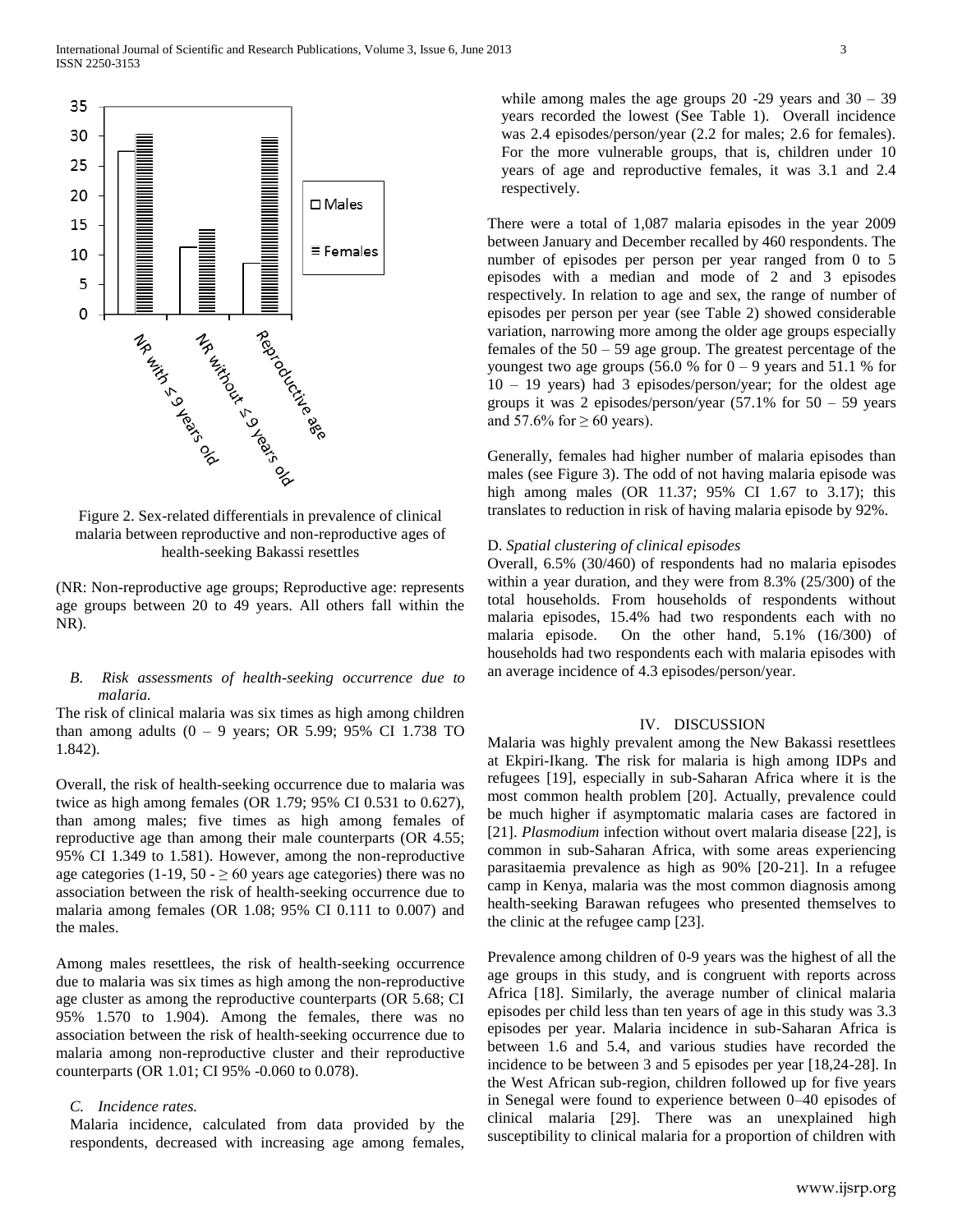some children suffering a malaria attack every 4 to 6 weeks over many years [30]. Such exceptional cases of high susceptibility to clinical malaria were not encountered at Ekpiri-Ikang Camp.

Table 1. Incidence of malaria among respondents in New Bakassi Resettlees Camp at Ekpiri-Ikang, Nigeria in relation to age and sex.

| Age       | Males                                     |     |                     | Females   |     |        | Total     |      |        |
|-----------|-------------------------------------------|-----|---------------------|-----------|-----|--------|-----------|------|--------|
|           | $N$ Resp <sup>a</sup> $T$ NE <sup>b</sup> |     | AvEpis <sup>c</sup> | NExam TNE |     | AvEpis | NExam TNE |      | AvEpis |
| $0 - 9$   | 48                                        | 145 | 3.0                 | 52        | 163 | 3.1    | 100       | 308  | 3.1    |
| $10 - 19$ | 43                                        | 101 | 2.3                 | 49        | 130 | 2.7    | 92        | 231  | 2.5    |
| $20 - 29$ | 36                                        | 41  | 1.1                 | 38        | 87  | 2.3    | 74        | 128  | 1.7    |
| $30 - 39$ | 32                                        | 23  | 0.7                 | 36        | 85  | 2.4    | 68        | 108  | 1.6    |
| $40 - 49$ | 24                                        | 59  | 2.5                 | 27        | 66  | 2.4    | 51        | 125  | 2.5    |
| $50 - 59$ | 19                                        | 55  | 2.9                 | 23        | 51  | 2.2    | 42        | 106  | 2.5    |
| $\geq 60$ | 15                                        | 43  | 2.9                 | 18        | 38  | 2.1    | 33        | 81   | 2.5    |
| Total     | 217                                       | 467 | 2.2                 | 243       | 620 | 2.6    | 460       | 1087 | 2.4    |

<sup>a</sup> NResp: Number of respondents; <sup>b</sup>TNE: Total number of episodes; <sup>c</sup> AvEpis: Average number of episodes.

Table 2. Number of malaria episodes in 2009 as recalled by respondents in the New Bakassi Resettlees Camp at Ekpiri-ikang, Nigeria in relation to age and sex

| Age       | No. exam | No. of episodes          |                  |                |                  |                          |                          |  |
|-----------|----------|--------------------------|------------------|----------------|------------------|--------------------------|--------------------------|--|
|           |          | $\boldsymbol{0}$         | $\mathbf{1}$     | $\mathfrak{2}$ | 3                | $\overline{4}$           | $\geq$ 5                 |  |
| Males     |          |                          |                  |                |                  |                          |                          |  |
| $0 - 9$   | 48       | 3                        | $\sqrt{2}$       | 3              | 27               | 9                        | $\overline{\mathcal{L}}$ |  |
| $10 - 19$ | 43       | 5                        | 3                | 10             | 22               | 3                        | $\boldsymbol{0}$         |  |
| $20 - 29$ | 36       | 6                        | 20               | 9              | $\mathbf{1}$     | $\boldsymbol{0}$         | $\boldsymbol{0}$         |  |
| $30 - 39$ | 32       | 10                       | 21               | $\mathbf{1}$   | $\boldsymbol{0}$ | $\boldsymbol{0}$         | $\boldsymbol{0}$         |  |
| 40 - 49   | 24       | 3                        | $\overline{c}$   | $\overline{4}$ | 11               | $\overline{4}$           | $\boldsymbol{0}$         |  |
| $50 - 59$ | 19       | $\boldsymbol{0}$         | $\boldsymbol{0}$ | 6              | 9                | $\overline{4}$           | $\boldsymbol{0}$         |  |
| $\geq 60$ | 15       | $\boldsymbol{0}$         | $\boldsymbol{0}$ | 5              | $\overline{7}$   | 3                        | $\boldsymbol{0}$         |  |
| Females   |          |                          |                  |                |                  |                          |                          |  |
| $0 - 9$   | 52       | $\mathbf{1}$             | 3                | $\overline{4}$ | 29               | 10                       | $\mathfrak s$            |  |
| $10 - 19$ | 49       | $\overline{2}$           | 3                | 13             | 25               | 4                        | $\overline{c}$           |  |
| $20 - 29$ | 38       | $\boldsymbol{0}$         | 6                | 19             | 9                | $\overline{4}$           | $\overline{0}$           |  |
| $30 - 39$ | 36       | $\overline{0}$           | $\overline{4}$   | 16             | 15               | $\mathbf{1}$             | $\boldsymbol{0}$         |  |
| 40 - 49   | 27       | $\boldsymbol{0}$         | $\overline{2}$   | 13             | 10               | $\overline{c}$           | $\boldsymbol{0}$         |  |
| $50 - 59$ | 23       | $\boldsymbol{0}$         | $\boldsymbol{0}$ | 18             | 5                | $\boldsymbol{0}$         | $\boldsymbol{0}$         |  |
| $\geq 60$ | 18       | $\boldsymbol{0}$         | $\mathbf{1}$     | 14             | $\overline{3}$   | $\boldsymbol{0}$         | $\boldsymbol{0}$         |  |
| Total     |          |                          |                  |                |                  |                          |                          |  |
| $0 - 9$   | 100      | $\overline{\mathcal{L}}$ | $\mathfrak s$    | 7              | 56               | 19                       | 9                        |  |
| $10 - 19$ | 92       | $\overline{7}$           | 6                | 23             | 47               | 7                        | $\overline{c}$           |  |
| $20 - 29$ | 74       | 6                        | 26               | 28             | 10               | $\overline{4}$           | $\overline{0}$           |  |
| $30 - 39$ | 68       | $10\,$                   | $25\,$           | 17             | 15               | $\mathbf{1}$             | $\boldsymbol{0}$         |  |
| $40 - 49$ | 51       | 3                        | $\overline{4}$   | 17             | 21               | 6                        | $\boldsymbol{0}$         |  |
| $50 - 59$ | 42       | $\boldsymbol{0}$         | $\boldsymbol{0}$ | 24             | 14               | $\overline{\mathcal{L}}$ | $\boldsymbol{0}$         |  |
| $\geq 60$ | 33       | $\boldsymbol{0}$         | $\,1\,$          | 19             | 10               | 3                        | $\boldsymbol{0}$         |  |

 Indeed, malaria incidence varies substantially between areas [28]. High incidence rate is responsible for high child mortality in Sub-Saharan Africa.

The risk of having malaria was six times as high among children than among adults. Among the Barawan refugees the risk of having malaria parasitemia was twice as high among children than adults [23]. This age-related disparity is probably due to acquired immunity to malaria infection among adults [31]. In malaria endemic areas, immunity to malaria varies with age [25], with maternally acquired immunity in infants waning within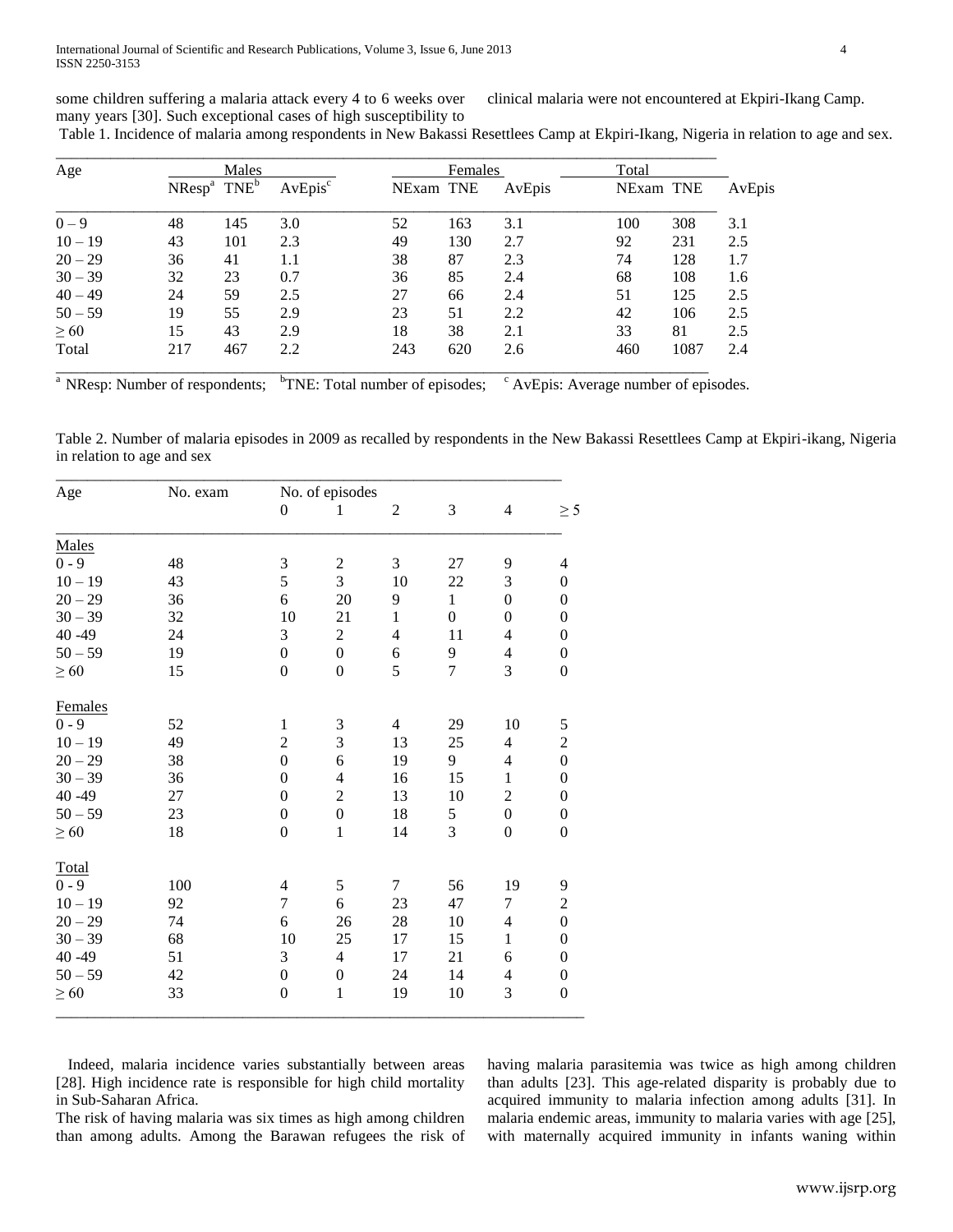three months before they slowly develop theirs [32]. This results in a progressive and homogenous decrease in malaria attacks with increasing age in children [33-36]; with incidence rates peaking towards the end of infancy and then decrease [28,32].



Figure 3. Distribution of number of episodes per person per year in relation to sex among respondents in New Bakassi Resettlees in Ekpiri-Ikang, Nigeria.

Prevalence of malaria was significantly higher among women of reproductive age than among their male counterparts, and is corroborated by other findings elsewhere [3,37,38]. The risk of health-seeking occurrence due to malaria was twice as high among females as among males in this study, and females were eleven times more likely to have malaria episode than males. Findings among Barawan refugees in Kenya were contrary, as males were twice as likely to be parasitemic as were females; and this was attributed to sex differences in behaviour during the evening hours (that is, males tend to be outside more) and their mode of dressing [39]. Among the Resettlees at Ekpiri-Ikang, men were better covered than women. Some have argued that females are expected to have better immunity to malaria and a variety of other parasitic diseases [40-42], while others have attributed this sex-related differences to genetic or hormonal factors [43]. However, there is consensus that pregnant women constitute a malaria-high-risk group. Malaria could cause fetal loss and maternal deaths. Furthermore, resistance of women of reproductive age is relatively weaker than those of their male counterparts. Generally, symptoms of malaria are far more severe in persons without resistance to the disease [44].

Absence of occurrence of health-seeking activity to approved health facilities does not necessary imply absence of malaria whether symptomatic or asymptomatic. Personal differences in response to malaria outcome could be the main reason for the differences in health-seeking occurrences between males and females at Ekpiri-Ikang camp. On the average, females of reproductive age may be more compelled to seek the services of a clinician than their male counterparts, especially when they are pregnant. The predominant local tradition is such that men are men when they "subdue" their ailments; the same ailments that

women are encouraged to seek the services of clinicians. At best such men predominantly embarked on self medication.

Any of the resettlees could be asymptomatic even though they have the malaria parasite in their blood [45-49]. The prevalence of asymptomatic malaria could be as high as 98.5% in a Nigerian population [50]. Factors that play important roles in asymptomatic malaria include parasite and host genetics as well as socioeconomics [51], nutritional status [52].

The IDPs are vulnerable for this disease due to a wide variety of reasons. Firstly and perhaps one of the most obvious is the mere population makeup, with 45% of the 33 million displaced persons in the Sub-Saharan region comprised of children. Although adults are also at risk for contracting malaria, children are far more likely to develop severe malaria and die of the disease. Another clear reason for high malaria risk in IDP camps, especially at the early stage of setting up the camp is the lack of health services and control programs which would have been long established in a permanent setting [53]. This is true of the study population where there is total lack of health facilities. The nearest approved hospital for the resettlees being two hours drive away. To reduce malaria mortality and morbidity there must be effective case management and access to prompt effective treatment [54]. Secondly, only very few houses in the study area had window and door screens against mosquitoes and no household had treated mosquito bednets either. A similar situation which resulted in high malaria prevalence in Uganda has been reported [55]. Thirdly, the environmental presence of open water collections catalyzed by anthropogenic activities provides mosquitoes with breeding grounds. This is perhaps, one of the most important risk factors propagating malaria. With the paucity of water in the Ekpiri-Ikang camp, the storage of water by the resettlees in open containers creates increased risk for malaria as water storage containers provide additional breeding ground for the anopheline mosquitoes. Fourthly, the high population density shown by the high number of persons per room creates lots of biting options for the biting mosquito vectors to transmit diseases [56]. Vectors bite more persons in areas of higher population density and concentration increasing vulnerability to malaria [57].

Moderate spatial clustering of clinical malaria was observed from the questionnaire study. Spatial clustering of clinical malaria attacks was reported in Kenya and Pemba Island in Tanzania [28,58]. There are evidence of heterogeneity in malaria infections with 20% of the population carrying 80% of all infections [59], and the existence of a group of children with more clinical malaria disease than others [60-62]. Reasons adduced for these included behavioural differences between households, genetic factors including genetic polymorphism represented by sickle cell trait, as well as continuous exposure which genuinely reduces susceptibility [58].

# V. CONCLUSION AND RECOMMENDATIONS

In conclusion, there is high prevalence of malaria in the New Bakassi Resettlement Camp at Ekpri-ikang. The preponderance of vector breeding sites helped by uninformed human activities, poor sanitary and poor social amenities, overcrowding,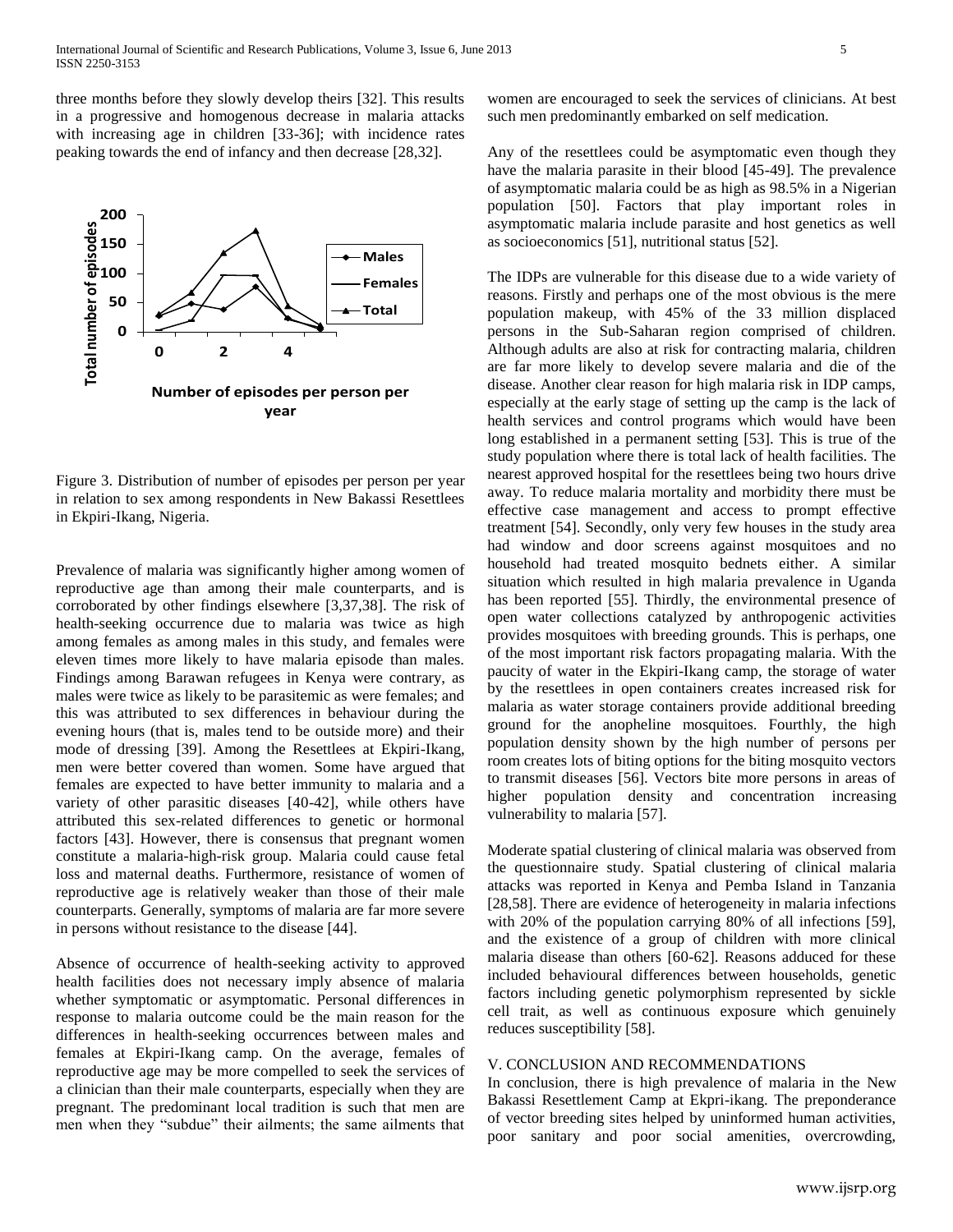malnutrition, lack of house screens against in-door biting vectors, poor personal hygiene and poor personal protective measures among others, have helped make the camp a malariaparadise. This ugly situation must be promptly arrested as neglect or breakdown in control activities may give previously controlled malaria the opportunity to re-emerge, leading to a subsequent increase in transmission and endemicity lasting for several transmission seasons [63].

It is recommended that adequate sanitary and social facilities be put in place at New Bakassi resettlee camp at Ekpiri-Ikang that would discourage disease transmission. Provision of good pipeborne water should be made a certainty in all future resettlement projects. Resettlees should be given health education on personal hygiene and preventive measures against acquiring infections. Treated mosquito nets should be made available to every individual and houses in the camp. Provision of a good health

#### **REFERENCES**

- [1] World Health Organization. Malaria.Malaria Fact Sheet No. 94; January, 2013. http://www.who.int/mediacentre/factsheets/fs094/en/. Accessed 20th March, 2013.
- [2] World Health Organization. *World Malaria Report*. Switzerland: World Health Organization, 2008.
- [3] O.O. Okwa, Ibidapo AC. The Malaria situation, perception of cause and treatment in a Nigerian University. *JMed and Med Scs*. 1, 213-22, 2010.
- [4] O. Onwujekwe, Chima R, Okonkwo P. Economic burden of malaria illness on households versus that of all other illness episodes: A study in five malaria holo-endemic Nigerian communities. *Hlth polic*. 54, 143-59, 2000.
- [5] L.A. Salako. Treatment of childhood fevers and other illnesses in three rural Nigerian communities. *J Trop Pediat*. 47, 230-238, 2001.
- [6] F.M.Salum, Wilkes TJ, Kivumbi K, Curtis CF. Births and Deaths in an Area Holoendemic for Malaria. *11th Annual Joint Scientific Conference February*. Arusha, Tanzania, 1993.
- [7] O.O. Okwa, Akinmolayan IF, Carter V, Hurd H. Transmission dynamics of malaria in Nigeria. *Ann Afr Med*. 8, 1-9, 2009.
- [8] T.S. Awolola, Oyewole IO, Koekemoer LL, Coetzee M. Identification of three members of the *Anopheles funestus* (Diptera*:* Culicidae) group and their role in malaria transmission in two ecological zones in Nigeria. *Trans Roy Soc Trop Med and Hyg.* 99, 525-31, 2005.
- [9] E. Lyimo, Msuya F, Rwegoshora R, Nicholson E, Mnzava A, Lines J, Curtis C. Trial of pyrethroid impregnated bed-nets in an area of Tanzania holoendemic for malaria. Part 3. Effects on the prevalence of malaria parasitaemia and fever. *Act Trop.* 49, 157–63, 1991.
- [10] B. Rajapogal. Human Rights and Development. *World Commission on Dams, Thematic Review*; 4, Working Paper, 2000.
- [11] R.M. Prothero. Forced movements of population and health hazards in tropical Africa. *Intl J Epid*; 23, 657-664, 1994.
- [12] R.M. Prothero. Migration and malaria risk. *Hlth, Risk, and Soc*; 3, 19-38, 2001.
- [13] M.M. Cernea. Social impacts and social risks in hydropower programs: preemptive planning and counter-risk measures. Keynote address: Session on social aspects of hydropower development. *United Nations Symposium on Hydropower and Sustainable Development* Beijing, China, October 27- 29, 2004.
- [14] E. Worrall, Rietveld A, Delacollette C. The burden of malaria epidemics and cost-effectiveness of interventions in epidemic situations in Africa. *Am J Trop Med and Hyg.* 71, 136–140, 2004.
- [15] World Health Organization. *Malaria Early Warning Systems: Concepts, Indicators and Partners. A Framework for Field Research in Africa*. Geneva, World Health Organization, 2001.
- [16] World Health Organization. World malaria situation in 1994. *Wkly Epid ReC.,* 72: 269–276, 1997.
- [17] [www.collinsmaps.com](http://www.collinsmaps.com/)

facility accessible to the resettlees in as minimum time as possible, while clearing of surrounding bushes and fumigation of entire camp site from time to time should the norm. Finally, targeting children with higher susceptibility may lead to more successful control interventions but this should be augmented with intermittent preventative treatment to children presenting higher episodes of clinical malaria and those who are regular callers at health facilities [58-59, 64-65].

## ACKNOWLEDGEMENT

The authors express their gratitude to the Management of both the General Hospital Calabar, and the Camp Dispensary, and to all who assisted in the field trips, interactive sessions and the questionnaire administration during the study.

- [18] M.S. Alilio, Kitua A, Njunwa K, Medina M, Rønn AM, Mhina J, Msuya F, Mahundi J, Depinay JM, Whyte S, Krasnik A, Bygbjerg IC. Malaria control at the district level in Africa: the case of the Muheza district in northeastern Tanzania. *Am J Trop Med and Hyg.* 71: 205–213, 2004.
- [19] A. Seicean. Vector-Borne Water Related Diseases in Sub-Saharan Africa Refugees. EVHS. 429, 2010.
- [20] P.B. Bloland, Boriga DA, Ruebush TK, McCormick JB, Roberts JM, Oloo AJ, Hawley W, Lal A, Nahlen B, Campbell CC. Longitudinal cohort study of the epidemiology of malaria infections in an area of intense malaria transmission II: descriptive epidemiology of malaria infection and disease among children. *Am J Trop Med and Hyg.* 60, 641-648, 1999.
- [21] D. Njama-Meya D, Kamya MR, Dorsey G. Asymptomatic parasitaemia as a risk factor for symptomatic malaria in a cohort of Ugandan children. *Trop Med and Intl Hlth.* 9, 862-868, 2004.
- [22] B.T. Crookston, Alder SC, Boakye I, Merrill RM, Amuasi JH, Porucznik CA, Stanford JB, Dickerson TT, Dearden KA, Hale DC, Sylverken J, Snow BS, Osei-Akoto A, Ansong D. Exploring the relationship between chronic under-nutrition and asymptomatic malaria in Ghanaian children. *Malar J*  2010; 9, 39. 2010.
- [23] Kenya Red Cross Society Coastal Refugees Project. Situation Report 1997; No. 5. Mombasa, Kenya: Kenya Red Cross Society, 1997.
- [24] T.K. Mutabingwa, Malle LN, de Geus A, Wernsdorfer WH. Malaria in infants whose mothers received chemoprophylaxis: response to amodiaquine therapy. *Trop and Geogr Med.* 44, 293–298, 1992.
- [25] M.M. Lemnge, Msangeni HA, Ronn AM, Salum FM, Jakobsen PH, Mhina JI, Akida JA, Bygbjerg IC. Maloprim malaria prophylaxis in children living in a holoendemic village in north-eastern Tanzania. *Trans Roy Soc Trop Med and Hyg.* 91, 68–73, 1997.
- [26] A. Rønn, Msangeni H, Mhina J, Wernsdorfer W, Bygbjerg I. High level of resistance of *Plasmodium falciparum* to sulfadoxine pyrimethamine in children in Tanzania. *Trans Roy Soc Trop Med and Hyg.* 90, 179–181, 1996.
- [27] J. Massaga, Kitua A, Lemnge M, Akida J, Malle L, Rønn A, Theander T, Bygbjerg I. Effect of intermittent treatment with amodiaquine on anaemia and malarial fevers in infants in Tanzania: a randomised placebo-controlled trial. *Lancet*. 36, 1853–1860, 2003.
- [28] T. Jaenisch T, Sullivan DJ, Dutta A, Deb S, Ramsan M, Mashavu K, Othman MK, Gaczkowski R, Tielsch J, Sazawal S. Malaria incidence and prevalence on Pemba Island before the onset of the successful control intervention on the Zanzibar Archipelago. *Malar J.* 9, 32, 2010.
- [29] J.F. Trape, Pison G, Spiegel A, Enel C, Rogier C. Combating malaria in Africa. *Trends in Parasitol.* 18, 224–230, 2002.
- [30] C. Rogier, Imbert P, Tall A, Sokhna C, Spiegel A. Epidemiological and clinical aspects of blackwater fever among African children suffering frequent malaria attacks. *Trans Roy Soc Trop Med and Hyg.* 7, 193–197, 2003.
- [31] J.K. Baird. Hostage as a determinant of naturally acquired immunity to *Plasmodium falciparum*. *Parasitol Tod.* 11: 105-111, 1995.
- [32] A.Y. Kitua, Smith T, Alonso PL, Massanja H, Urassa H, Menedez C, Kimario J, Tanner M. *Plasmodium falciparum* parasitaemia malaria in the